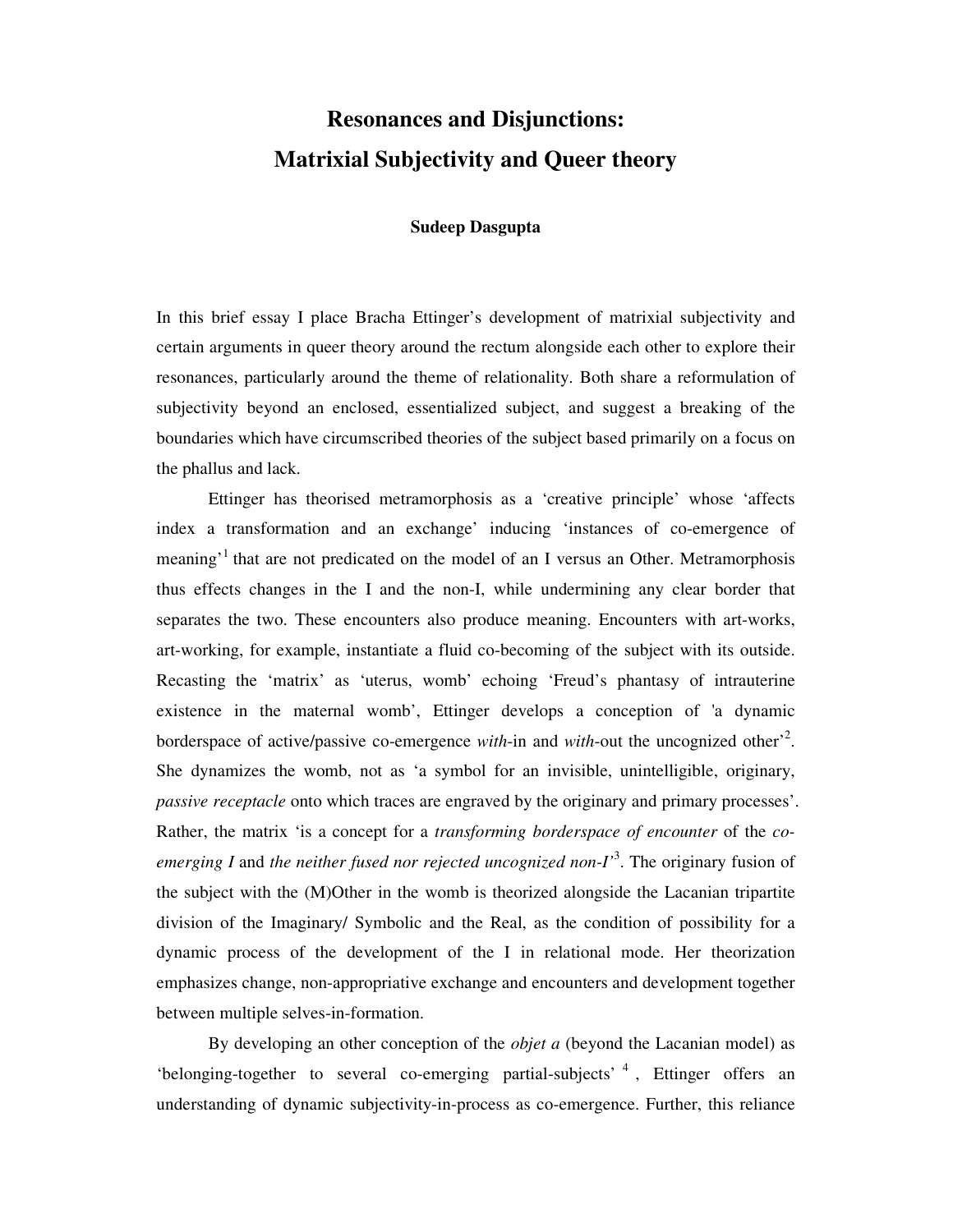on the *symbol* of the matrix is not essentialist, as Griselda Pollock has argued.<sup>5</sup> Matrixial subjectivity thus figures the womb as a condition of possibility for subject-destabilization beyond an essentialist understanding based on separation, non-knowledge and lack. It shares with queer theory a dynamic understanding of subjectivity and sexual identity, though as I will indicate below, it emphasizes a relationality that is far more muted in recent formulations in queer theory around the rectum.

 In queer theory, the rectum has also been theorized as a way of thinking beyond a self-enclosed subject, destabilizing it, though the relational mode through which the subject is set in process is not the same as in Ettinger's formulation. In an essay on the figuration of sodomy, Lee Edelman has argued for the centrality of ambivalence in the pre-genital phase of sexual development in Freud, an ambivalence which undermines an understanding of stable subjective identity based on sexual acts and their visibility.<sup>6</sup> In his reading of sodomy, homosexual identity is destabilized by the ambivalences which mark Freud's 'primal scene'<sup>7</sup>.

 In the work of Leo Bersani and Tim Dean, the rectum becomes the space where subjective solidity and sexual identity get destabilized through male sodomy.<sup>8</sup> Particularly through the practice of barebacking, Tim Dean argues that the rectum becomes the space which undermines subjective stability based on sexual identity<sup>9</sup>. The *jouissance* experienced in sex 'overwhelms the ego or coherent self'<sup>10</sup>. Dean links sexual *jouissance* to danger arguing that 'the capacity inherent in sexual *jouissance* to undo the coherent self means that there is something *psychically* dangerous about sex as such.'<sup>11</sup> Echoing Bersani, he argues that the rectum becomes the space where sexual practice 'is understood in terms of what shatters the self.'<sup>12</sup>

 In *intimacies* (2008, with Adam Phillips), Leo Bersani argues that barebacking, instead of instantiating social intelligibility, plunges the self into non-meaning and a selfshattering. The impersonality of unsafe groupsex with strangers turns the rectum into the place for 'conceiving death',  $^{13}$  that is, a womb for breeding not life but the very unviability of life in its normative, ego-consolidating futurity. The rectum is seen as a receptacle (unlike Ettinger's womb) which shatters the self. While there is a relationality to sodomy, in the sense that it is an act which involves more than one self, the emphasis is not on the co-development of multiple selves through the encounter of sodomy. Rather, the rectum becomes the space in acts of sodomy which undermines the self.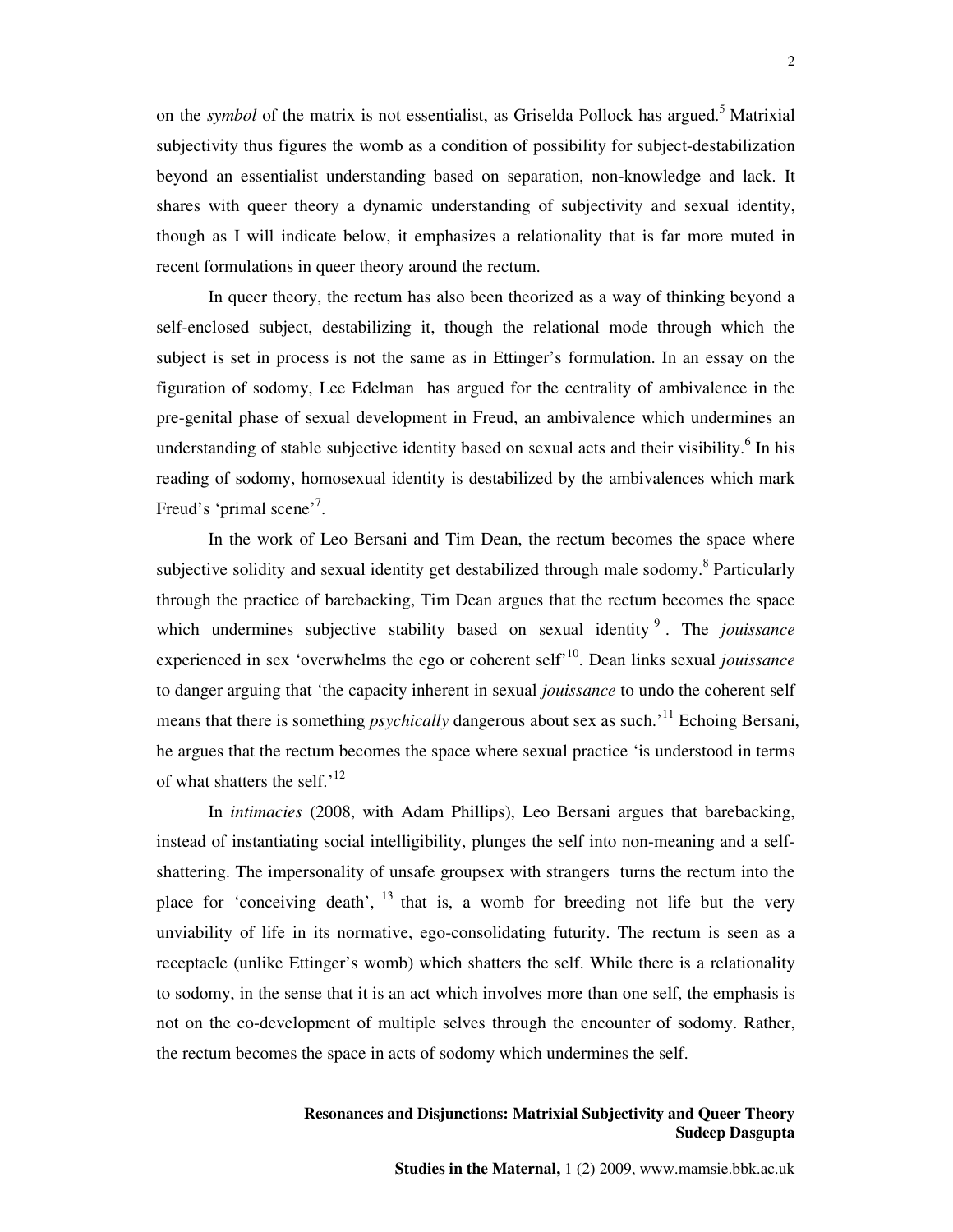The rectum, like the womb, then resonates with the general aim of theorizing the porosity of the borders of the subject. For Ettinger, the matrix helps establish a relationality, the intra-uterine cavity is understood as 'already shaping phantasmatic modes and opening specific channels of meaning. This cavity is a passage.<sup>'14</sup> Matrixial subjectivity thus helps formulate thinking in terms of the forging of relations, passages which produce encounters and establish multiple forms of Is with non-Is, that is, different forms of intimacies between evolving and dissolving selves. The rectum, on the other hand, is less a passage than a receptacle that instantiates the death-drive and the shattering of the self. As Bersani argues, the 'barebacking bottom enters into an impersonal intimacy', not only with the tops who penetrate him, 'but also with all those unknown partners, perhaps now dead, with whom he has never had any physical contact<sup>15</sup>. Through the rectum, the barebacking bottom's 'subjecthood is...absorbed into the nameless and faceless crowd that exists only as viral traces circulating in his blood and perhaps fatally infecting him<sup>'16</sup>.

 Here, the resonances between the two formulations begin to show disjunctions. Unlike the womb figured as a passage that enables thinking relationality between selves, the rectum in queer theory is a receptacle, dissolving the subject by receiving the 'viral traces' which fatally infect it. Ettinger's formulation of the matrix emphasizes less subjectdissolution, fatality and anonymity than *relationality* and emergent socialities where the border links rather than cuts – 'When the matrixial cavity of passage becomes an acoustic resonance *camera obscura*, partial-objects and partial-subjects are not separated by a cut but are *borderlinked* by resonance and vibrations' <sup>17</sup> . Copoiesis, coemergence, the wit(h)ness that Ettinger thinks through, is strikingly absent in the work of Bersani, Dean and others, the latter instead developing much more in the direction of self-dissolution, self-shattering and *jouissance* in and through the self. Queer theory, one could argue, remains caught 'inside the boundaries of the individual', seeking to break these boundaries through thinking practices like barebacking, and theorizations of the rectum, while 'a matrixial weaving is borderlinking *between several individuals*'.<sup>18</sup> As Ettinger argues, through matrixial affect  $[T]$ he I is a pulsating pole of co-poïesis. The I and non-I are pulsating poles of co-poïesis<sup>'19</sup>. One could simplify the distinction between the two as that between a continual co/de-centering of the self *with* the other in Ettinger's understanding of matrixial subjectivity on the one hand, and a de-centering/ destruction of the self *through* the Other in Queer theory on the other hand.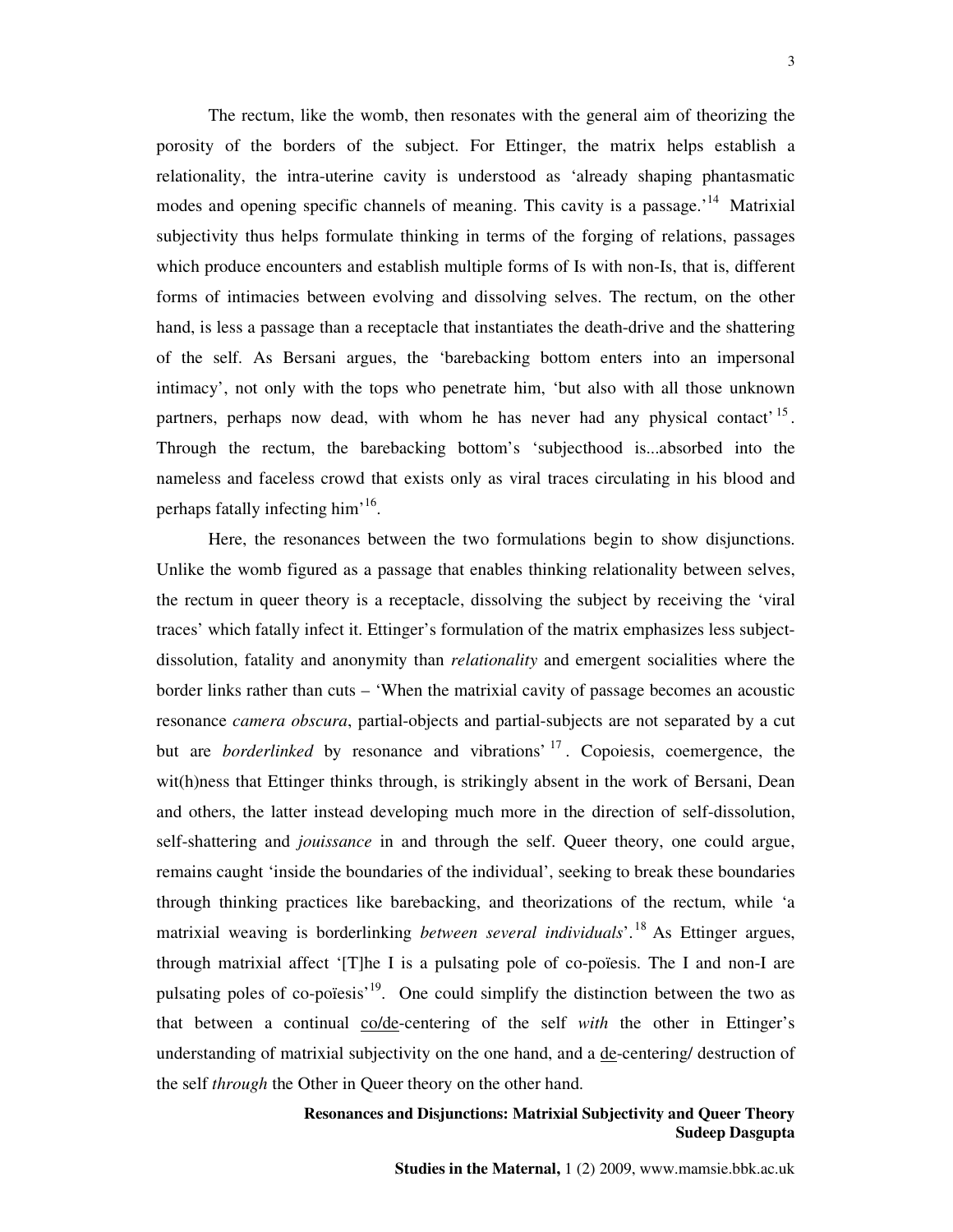In closing, I am tempted to suggest that the focus on relationality in Ettinger's theorization of matrixial subjectivity might help re-direct the focus on deconstructing subjectivity in queer theory, broadening out the latter's emphasis on self-shattering toward a politics based on forging alliances<sup>20</sup> and a being-together between several selves rather than individual dissolution and dissipation.

**Sudeep Dasgupta** is Associate Professor at the Department of Media and Culture at the University of Amsterdam. His recent publications include 'Words, Bodies, Times: Queer theory before and after itself' in *borderlands* 8:2 (2009) and 'Conjunctive Times, Disjointed Time: Philosophy between Enigma and Disagreement' in *Parallax* 52. He is the editor of *Constellations of the Transnational: Modernity, Culture, Critique* (Rodopi 2006). He has published in the fields of visual culture, globalisation and postcolonial studies, queer theory and media studies.

 $<sup>7</sup>$  Ibid.</sup>

8 Leo Bersani, 'Is the Rectum a Grave?' in Douglas Crimp, ed., *AIDS: Cultural Analysis, Cultural Activism*  (Massachusetts: MIT Press, 1988), pp.197-222.

<sup>9</sup> Tim Dean, *Unlimited Intimacy: Reflections on the Subculture of Barebacking (Chicago: Chicago* University Press, 2009).

<sup>13</sup> Leo Bersani and Adam Phillips, *intimacies* (Chicago: University Of Chicago Press, 2008), p. 45.

<sup>18</sup> Ibid., p.87.

<sup>&</sup>lt;sup>1</sup> Bracha L. Ettinger, *The Matrixial Borderspace* (Minneapolis: University of Minnesota Press, 2006), p. 65.

 $2$  Ibid., p. 64.

 $3$  Ibid.

 $<sup>4</sup>$  Ibid., p.65.</sup>

<sup>&</sup>lt;sup>5</sup> Griselda Pollock, 'Thinking the Feminine: Aesthetic Practice as Introduction to Bracha Ettinger and the Concepts of Matrix and Metramorphosis', *Theory, Culture & Society* 21:1 (2004), p. 26.

<sup>&</sup>lt;sup>6</sup> Lee Edelman, 'Seeing things: Representation, the Scene of Surveillance and the Spectacle of Gay Male Sex', *Homographesis: Essays in Gay literary and cultural theory* (London: Routledge, 1994), p. 190.

<sup>&</sup>lt;sup>10</sup> Tim Dean, *Beyond Sexuality* (Chicago: University of Chicago Press, 2000), p. 164.

 $11$  Ibid.

 $12$  Ibid.

<sup>14</sup> Bracha Ettinger, 'Weaving a Woman Artist With-in the Matrixial Encounter-Event', *Theory, Culture & Society* 21:1 (2004), p. 80.

<sup>15</sup> Bersani, *intimacies*, p.53.

 $16$  Ibid.

 $17$  Ettinger, 'Weaving a Woman Artist', p.80. Emphasis added.